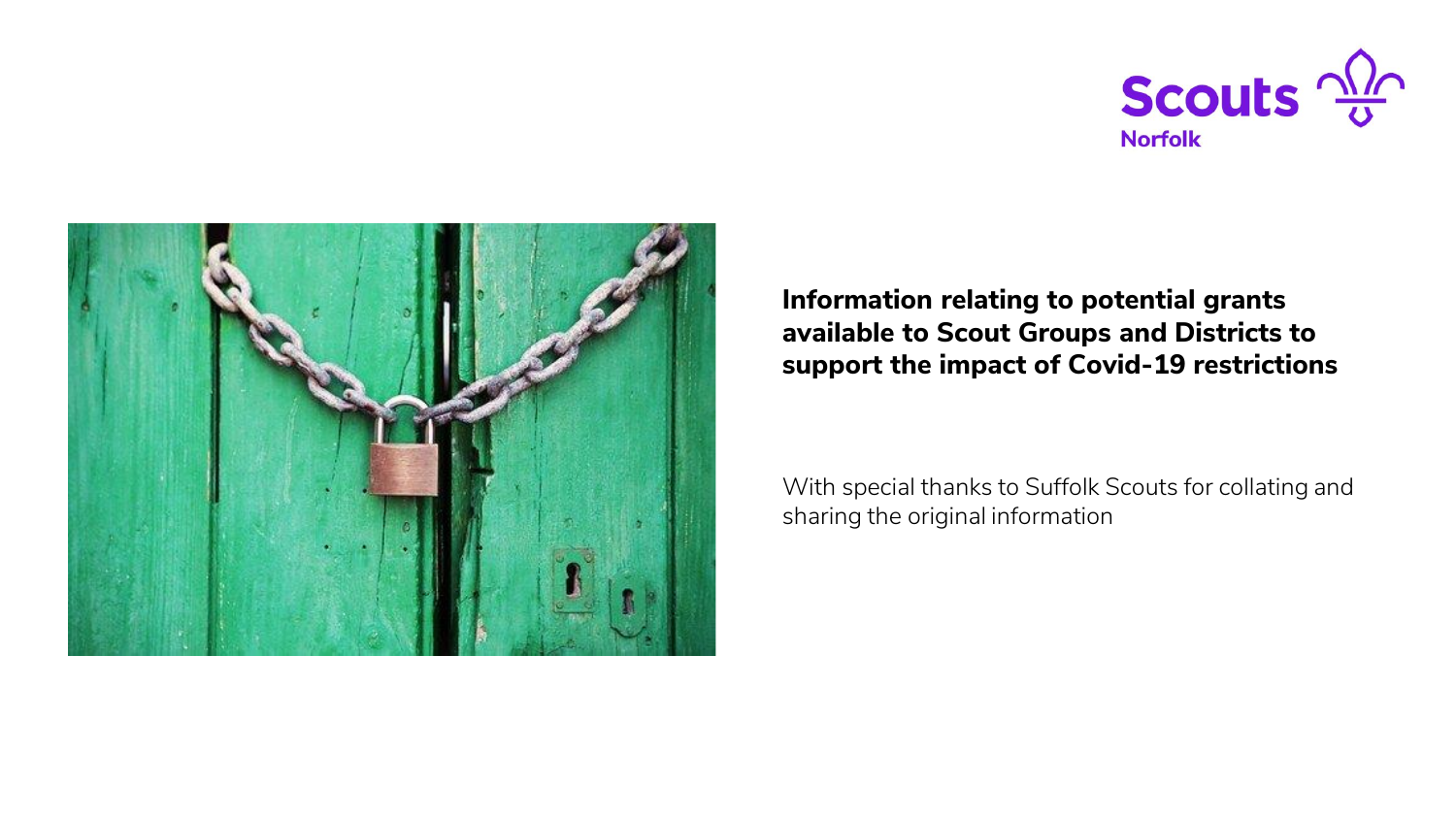## **Local Restrictions Support Grant:**

<https://www.gov.uk/guidance/check-if-your-business-is-eligible-for-a-coronavirus-grant-due-to-national-restrictions-for-closed-businesses> <https://www.gov.uk/guidance/check-if-youre-eligible-for-the-coronavirus-local-restrictions-support-grant>

The Local Restrictions Support Grant (LRSG) supports businesses including Scout Groups that were open as usual, providing services in person to customers (young people) from their Scouting premises, but which were then required to close due to lockdown restrictions imposed by government. It is for Scout Groups that pay business rates on their premises (even if this is discounted to nil). Local councils may at their discretion also provide funding for businesses including Scout Groups that don't pay business rates.

## **Eligibility**

Your Scout Group may be eligible if it:

- occupies property on which it pays business rates (even if this is discounted to nil payment)
- is in a local lockdown area and has been required to close because of the formal publication of local restrictions quidance that resulted in a first full day of closure on or after 5<sup>th</sup> November. This funding is not retrospective
- has been required to close for at least 3 weeks because of the lockdown
- has been unable to provide its usual in-person customer service from its premises

## **What you will get**

- For properties with a rateable value of £15k or under, grants to be £1,334 per month, or £667 per two weeks;
- For properties with a rateable value of between £15k-£51k grants to be £2,000 per month, or £1,000 per two weeks;
- You can't claim for single weeks, ie, £750 for one week. It is either for a two-week period or none.
- The grants are "per property". This means if you as a Scout group have more than one premise each with a rateable value), you can apply and will receive two grants.
- Further eligibility criteria may be determined by local authorities.

**Discretionary funding - The Additional Restrictions Grant (ARG) <https://www.gov.uk/guidance/check-if-youre-eligible-for-the-coronavirus-additional-restrictions-grant>**

Businesses including Scout Groups and Explorer Units that are required to close but do not pay business rates (i.e. do not have a rateable value) may be eligible for funding at the discretion of the local council. The scheme provides local councils with grant funding to support closed businesses that do not directly pay business rates as well as businesses that do not have to close but which are impacted.

- You may receive a grant of up to  $£1,500$  at the discretion of your local council if:
- your Scout Group or Explorer Unit is required to close but you do not pay business rates
- if your Group or Unit is not required to close, but has been severely affected, for example as a result of customer businesses being closed
- Your local council will publish details of discretionary funding on their website.
- Also, £1.1bn is being given to Local Authorities, distributed on the basis of £20 per head, for one-off payments to enable them to support businesses including Scout Groups and Explorer Units more broadly.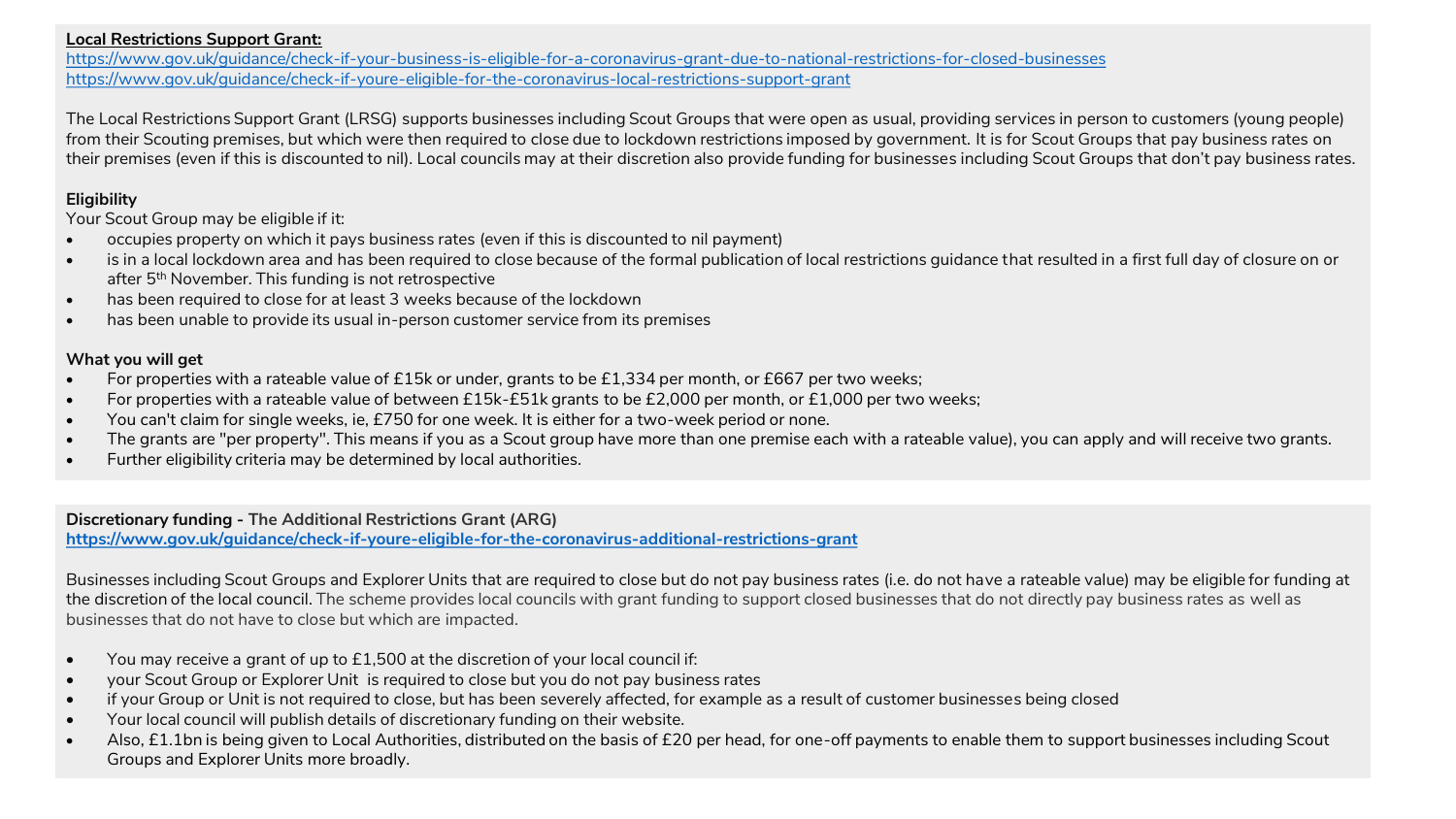| <b>Council Grants</b>                                         | <b>Business Grants (LRSG and ARG)</b>                                                                                   | <b>Community Funding</b>                                                                                 |
|---------------------------------------------------------------|-------------------------------------------------------------------------------------------------------------------------|----------------------------------------------------------------------------------------------------------|
| <b>Breckland District Council</b>                             | https://www.breckland.gov.uk/article/15862/Covid-19-<br>Local-Restrictions-Support-Grant-LRSG-                          | https://www.breckland.gov.uk/community-funding                                                           |
| <b>North Norfolk District</b><br><b>Council</b>               | https://www.north-norfolk.gov.uk/tasks/economic-<br>growth/coronavirus-support-and-advice-for-businesses/               | https://www.north-norfolk.gov.uk/section/your-<br>community/community-grants-and-funding/                |
| <b>King's Lynn and West</b><br><b>Norfolk Borough Council</b> | https://www.west-<br>norfolk.gov.uk/info/20148/business rates and bid/819/b<br>usiness help due to coronavirus covid-19 | https://www.west-norfolk.gov.uk/info/20228/community grants                                              |
| <b>Broadland District Council</b>                             | https://www.broadland.gov.uk/info/200644/coronavirus/6<br>42/coronavirus support for businesses                         | https://www.broadland.gov.uk/info/200152/your_community/119/<br>community grants                         |
| <b>Great Yarmouth Borough</b><br><b>Council</b>               | https://www.great-yarmouth.gov.uk/local-restrictions-<br>support-grants                                                 | https://www.great-yarmouth.gov.uk/grants-and-funding                                                     |
| <b>Norwich City Council</b>                                   | https://www.norwich.gov.uk/news/article/399/further fin<br>ancial support for businesses during new restrictions        | https://www.norwich.gov.uk/info/20256/commissioning/1685/com<br>munity grants programme                  |
| <b>South Norfolk District</b><br>Council                      | https://www.south-norfolk.gov.uk/coronavirus-<br>information/support-businesses                                         | https://www.south-<br>norfolk.gov.uk/residents/communities/community-grants                              |
| <b>Mid Suffolk</b>                                            | https://www.midsuffolk.gov.uk/business/business-<br>rates/grant-funding-schemes/                                        | https://www.midsuffolk.gov.uk/features/our-pledge-to-support-<br>communities-in-babergh-and-mid-suffolk/ |
| <b>Other Funding</b><br><b>Opportunities</b>                  |                                                                                                                         |                                                                                                          |
| <b>Scout Association: Race</b><br>round the world             | https://www.scouts.org.uk/about-us/support-scouts/race-round-the-world/                                                 |                                                                                                          |
| <b>Norfolk Community</b><br><b>Foundation</b>                 | https://www.norfolkfoundation.com/                                                                                      |                                                                                                          |
| <b>Community Action Suffolk</b>                               | https://www.communityactionsuffolk.org.uk/community/#funding                                                            |                                                                                                          |
| <b>Suffolk Community</b><br><b>Foundation Trust</b>           | https://www.suffolkcf.org.uk/                                                                                           |                                                                                                          |